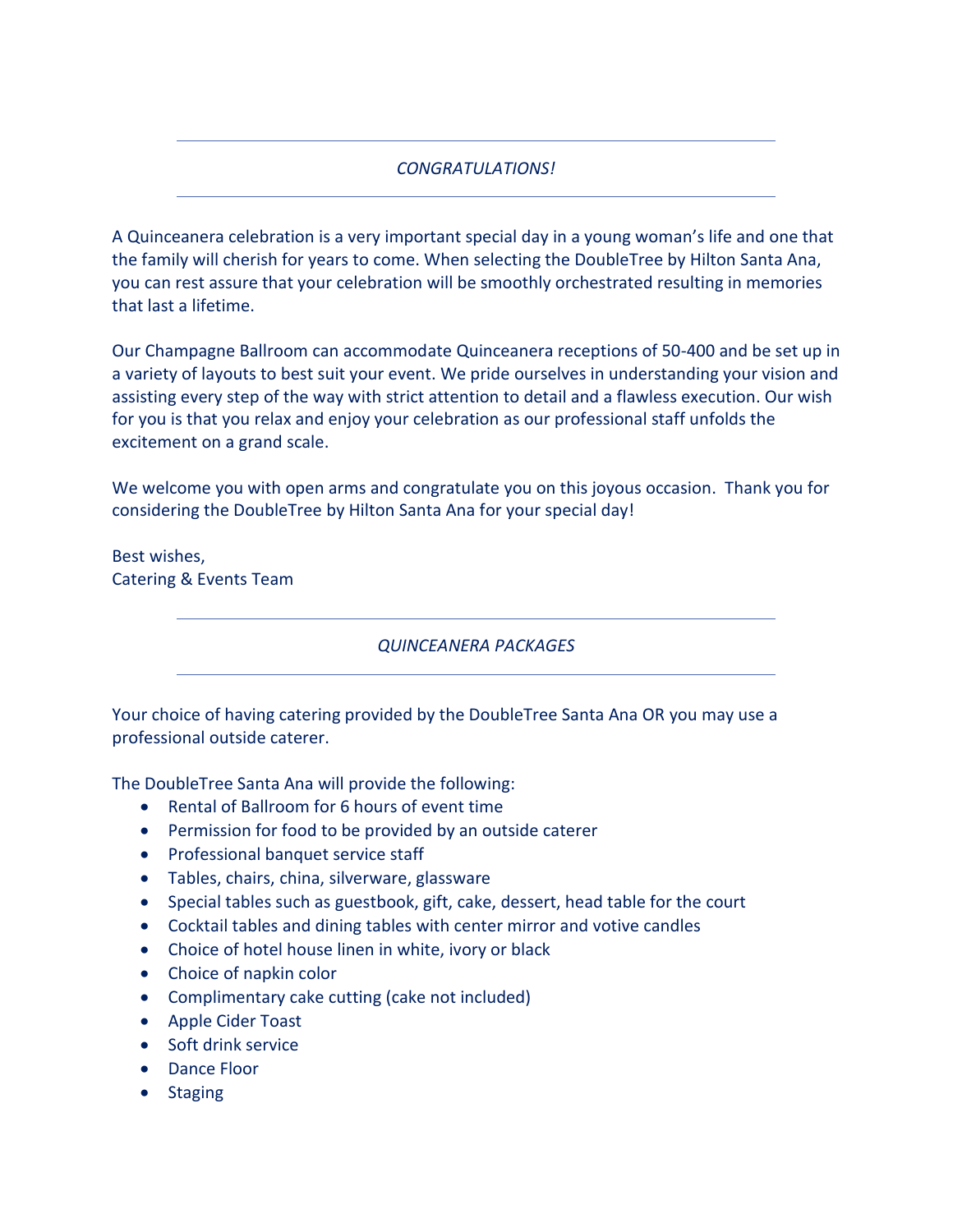- One-time free layout of tables
- Set up and tear down of all of the above the room must be cleared of all personal decorations at the end of the event
- Private dressing room
- Complimentary guest room for the Quinceanera and her family on the night of the event, with upgrade to a suite based on availability
- Discounted sleeping room rates for your guest accommodations

# *OUTSIDE CATERING*

If buffet is to be provided by an outside caterer, the following must be provided no later than 2 weeks prior to event date. (1) Release of Liability, (2) Outside Catering Agreement, (3) Certificate of Insurance, (4) Menu & Equipment Request List. Arrangements for your menu selections must be made with outside caterer directly.

Pricing is inclusive of all charges and local sales tax. \$9,000 for up to 300 guests \$6,000 for up to 200 guests \$3,000 for up to 100 guests

*CATERING - QUINCEANERA BUFFET*

If buffet is to be provided by the DoubleTree Santa Ana, menu options are below and pricing is per person plus 9.25% CA Sales Tax and 24% service charge. Choose between the Fiesta menu, the California menu, the Taste of Italy menu or we can customize a menu for you.

Up to 300 Guests - \$13,500.00++ (=18,288.45) Up to 200 Guests - \$9,500.00++ (=12,869.65) Up to 100 Guests - \$5,000.00++ (=6,773.50)

# **FIESTA MENU**

Appetizers Tray Passed Upon Arrival (Choose 2) Chimichangas Mini Empanadas Mini Taquitos Fruit Skewers

Salad (Choose 1) Mixed Green Salad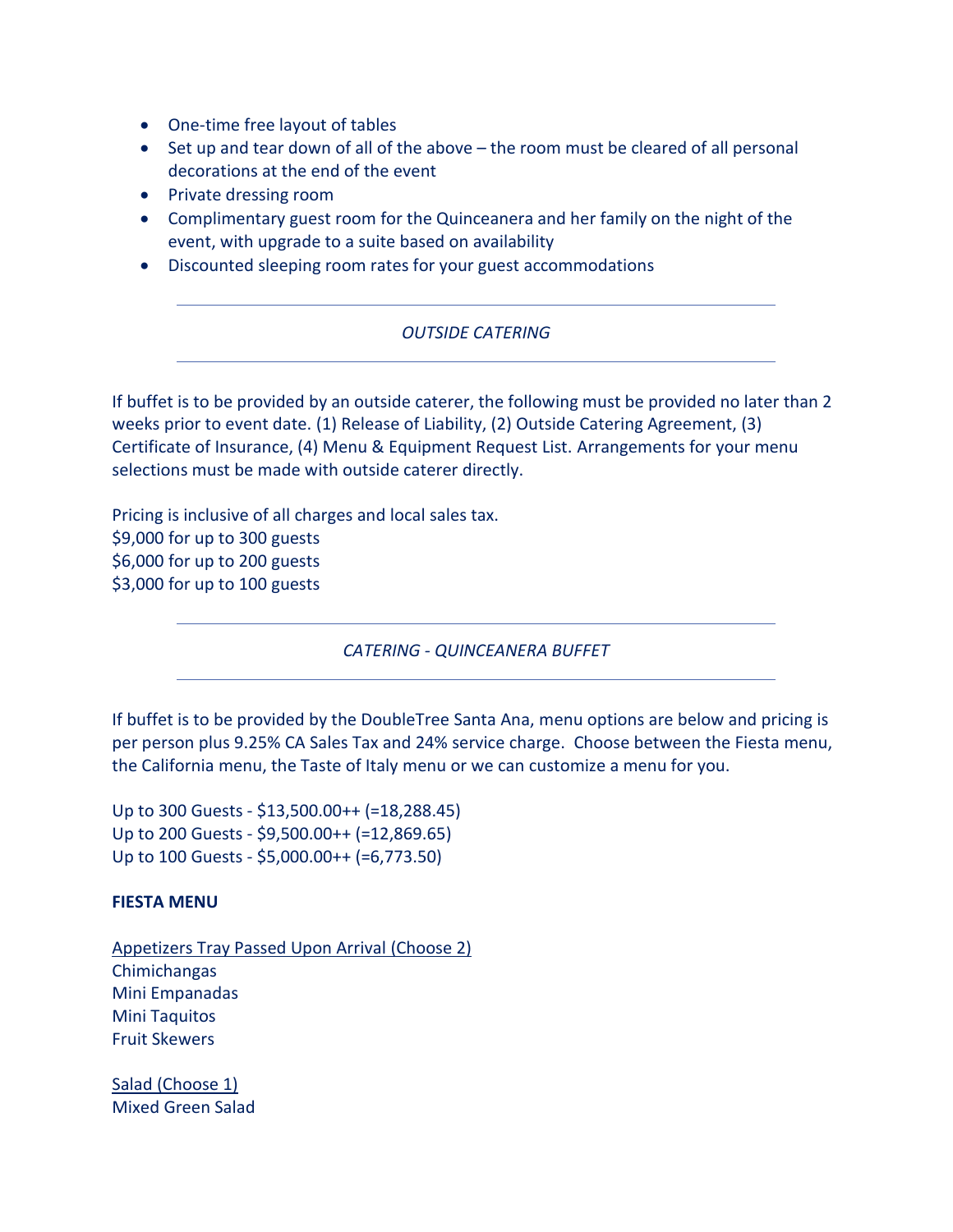Mexican Caesar Salad *– Corn, Tortilla Strips, Cilantro, Green Onions, Poblano Vinaigrette* Southwestern Salad – *Mixed Greens, Black Beans, Roasted Corn, Diced Tomatoes, Tri-Color Corn Chips with Honey Cilantro Dressing*

Entrees (Choose 2)

Chicken Fajitas Beef Fajitas Beef Barbacoa Mole Poblano Chicken in Tomatillo Sauce Pork Chile Verde *(Slow Cooked Pork in Tomatillo Sauce)* Chicken Chipotle Poblano Chicken Mahi Mahi ala Veracruzana

House-Made Cheese Enchiladas con Salsa Verde

Side Dishes Mexican Rice or Cilantro Rice Refried Beans or Black Beans

Corn Tortillas

#### **CALIFORNIA MENU**

Salad (Choose 1) Caesar Salad – *Romaine with Croutons, Parmesan, Caesar Vinaigrette* Mesclun Green Salad – *Cucumber, Tomato, Carrots, Sherry Vinaigrette* Butter Lettuce Apple Salad *with Goat Cheese, Candied Pecans, Sherry Vinaigrette*

Entrée (Choose 2)

Grilled Chicken Breast with Roasted Red Pepper Sauce Grilled Chicken Breast with Seeded Mustard Sauce Grilled Chicken in Dijon Cream and Charred Green Onions Pan-Seared Skuna Bay Salmon in Basil Cream Sauce Mahi Mahi ala Veracruzana BBQ Pork Tenderloin with Onion Frittes Flat Iron Steak with Garlic Demi Sauce

Side Dishes Garlic Mashed Potatoes or Roasted Red Potatoes Assorted Seasonal Vegetables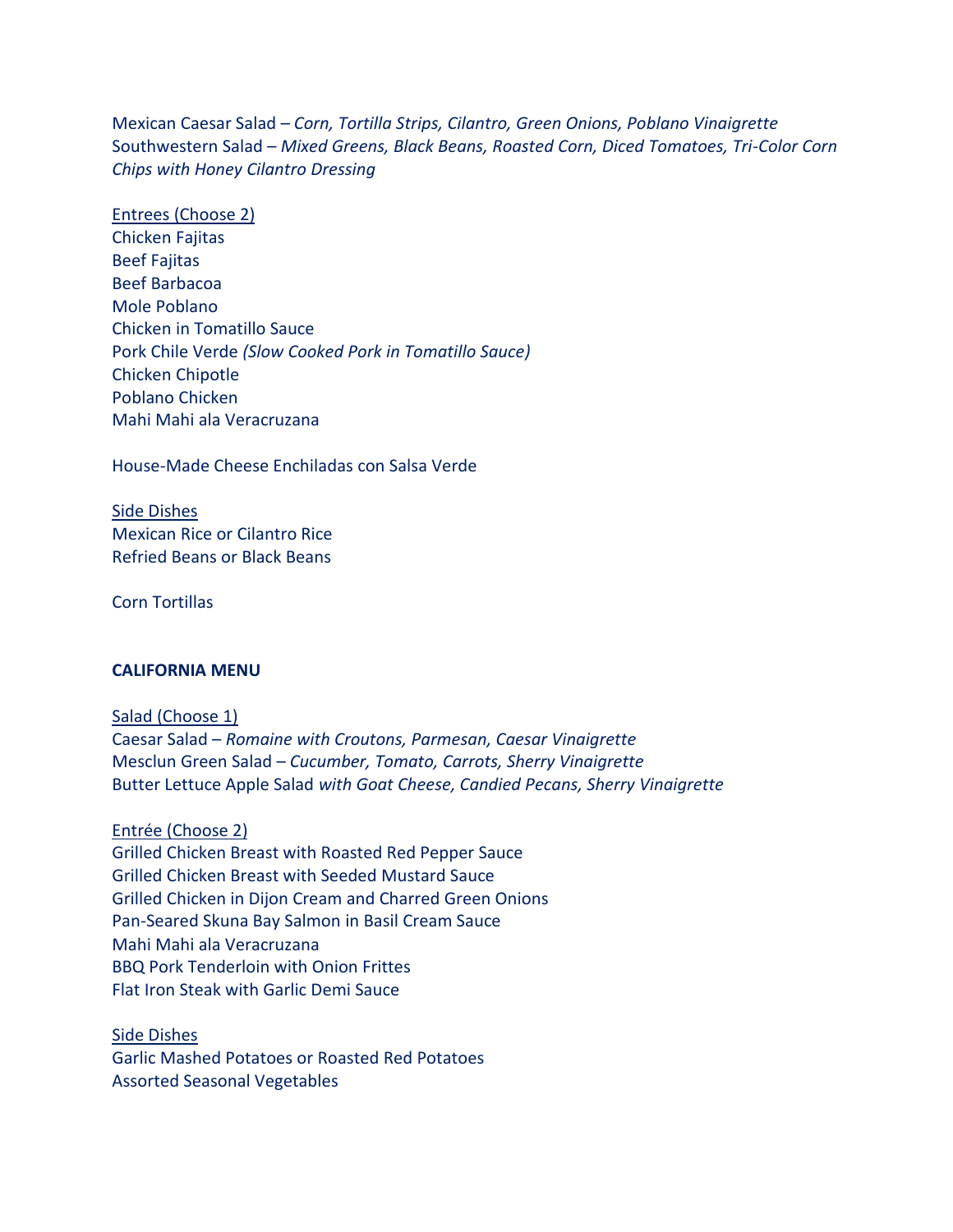Fresh Baked Rolls and Butter

# **TASTE OF ITALY MENU**

Salad (Choose 1) Antipasto Salad – *Greens, Tomatoes, Artichokes, Salami, Mozzarella, Olives* Tomato, Basil and Fresh Mozzarella Cheese Salad – *Baby Spinach, Olives, Olive Oil and Balsamic* Tuscan Salad – *Crumbled Gorgonzola, Cucumber, Romaine, Olives, Tomato and Onion with Strawberry Vinaigrette* Caesar Salad – *Romaine with Croutons, Parmesan, Caesar Vinaigrette*

Entrée (Choose 2) Meatballs in Arrabbiata Sauce, Penne, Parmesan Chicken Tuscany – *Chicken Breast Sauteed in White Wine, Tomatoes, Peppers, Artichoke and Mushroom* Four Cheese Ravioli Fettucine Alfredo

Side Dishes Assorted Roasted Vegetables

Rosemary Parmesan Focaccia or Garlic Bread

## *BAR SERVICE*

Arrangements can be made for a no-host (cash) or host bar(s) for your event at a \$150.00++ set up fee per bar. Any alcoholic beverages must be provided by the DoubleTree Santa Ana.

## **COCKTAIL SELECTIONS & PRICING ON HOSTED BARS**

Domestic Bottled Beer \$6.00++ Imported Beer \$7.00++ House Wines by the glass \$8.00++ Wine Service: Bottle \$32.00-\$40.00 Select Brands \$8.00++ Premium Brands \$10.00++ Super Premium \$11.00++

## **COCKTAIL SELECTIONS & PRICING ON NO-HOST (CASH) BARS**

Domestic Bottled Beer \$7.00 Imported Beer \$8.00 House Wines by the glass \$9.00 Select Brands \$9.00 Premium Brands \$11.00 Super Premium \$12.00